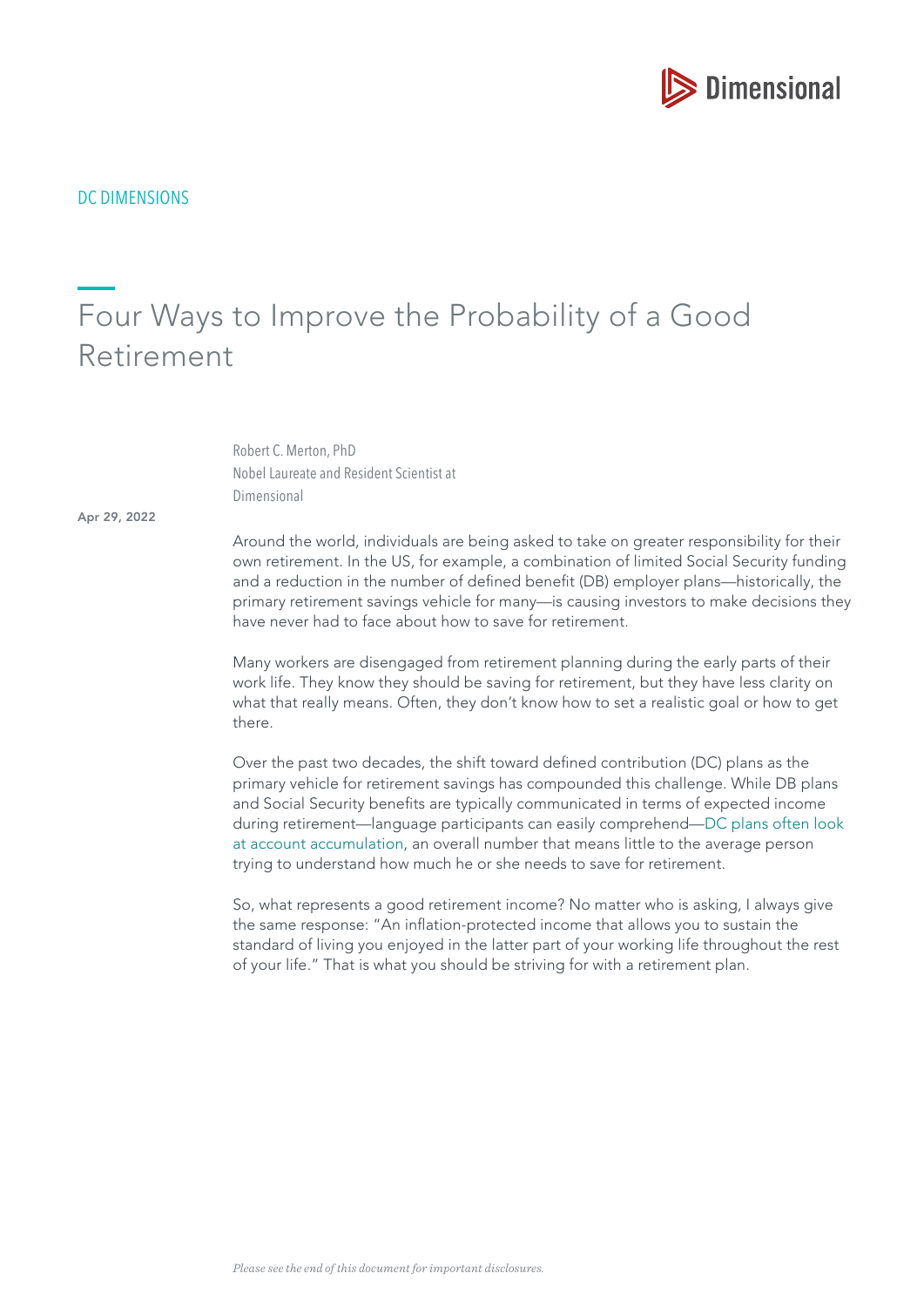*One of the best ways to ensure you can support an expected standard of living in retirement? Save early, save more, and monitor your progress.* 

Of course, every plan needs a reality check; a good design also must be feasible. If your goal seems out of reach, keep in mind these four ways to truly improve the probability of a good retirement:

## 1. SAVE MORE.

Ultimately, this means lowering your lifetime spending level, and likely, your standard of living. While it's relatively simple in theory, it may be more complicated in practice.

#### 2. WORK LONGER.

Opting to work longer can help in two ways. First, you may have the opportunity to save more. Second, you will have a shorter retirement period to support.

#### 3. TAKE MORE RISKS.

With less infringement on your current lifestyle, taking on more investment risk may seem like the way to go. But it's important to have a backup plan. Don't count on higher returns being a sure thing. Risk is real, and if taking risks is part of a solution, then one must be prepared for what to do if the risk is realized by, say, a big decline in stocks during retirement.

#### 4. MAKE THE MOST OUT OF ASSETS AVAILABLE AT RETIREMENT.

While the above strategies are driven by creating more assets, this fourth is about getting the most benefit from the assets you have at retirement time. By making an investment in an annuity instead of a bond, for example, you can "purchase" a larger set income for the rest of your life in return for giving up that income when you no longer need it.

Despite the fundamental shift over the past two decades in how people save for retirement, research shows that one of the best ways you can support an expected standard of living in retirement remains the same: Save early in your career, save more as your annual income increases, and build a framework to monitor your progress.

Robert C. Merton is Distinguished Professor of Finance at MIT's Sloan School of Management and University Professor Emeritus at Harvard University. He received the Nobel Prize in Economic Sciences in 1997 for developing a new method to determine the value of derivatives. He is Resident Scientist at Dimensional Holdings Inc.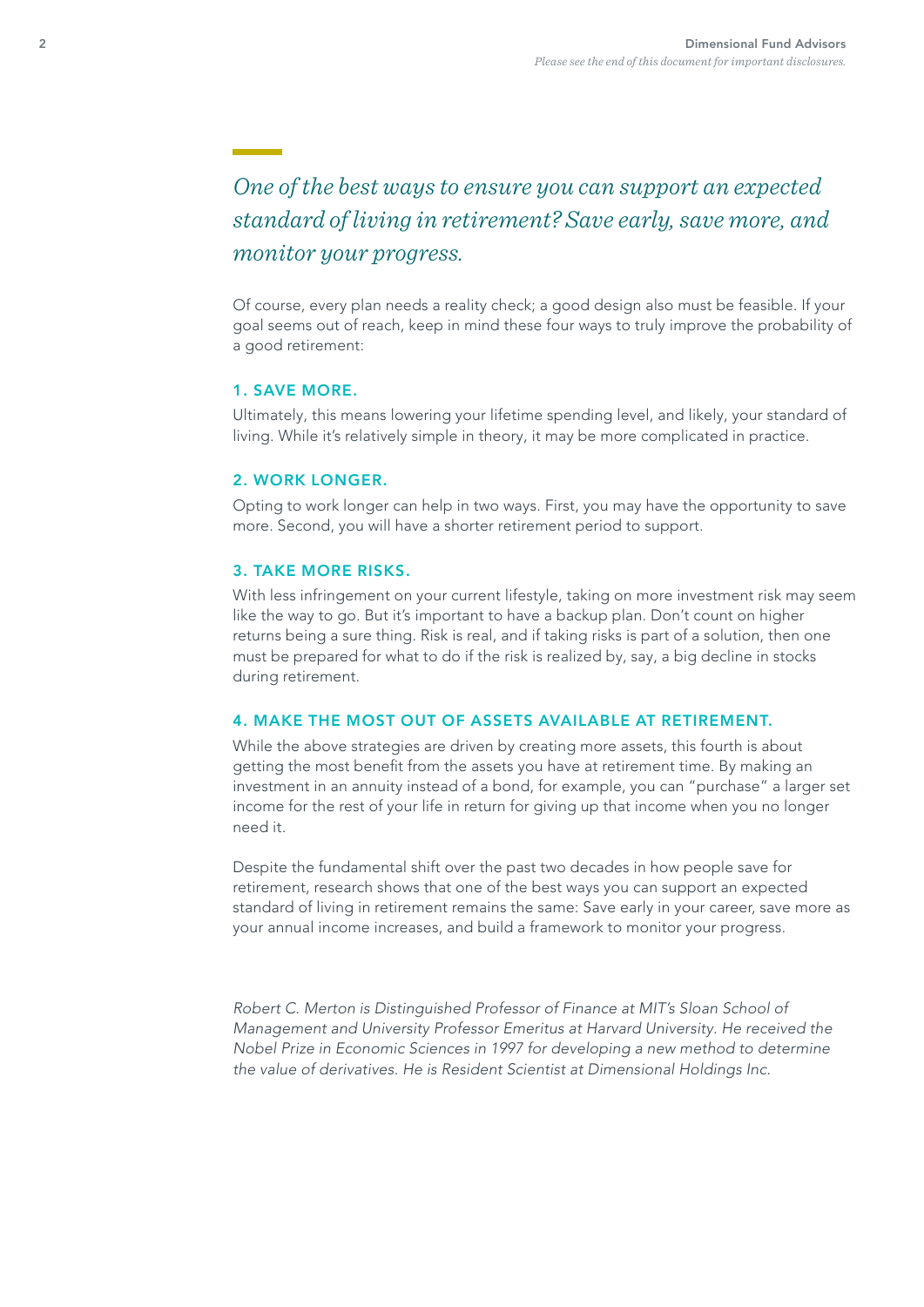#### LEARN MORE

[Dimensional Resident Scientist Receives PSCA Lifetime Achievement Award](https://my.dimensional.com/resident-scientist-robert-merton-receives-psca-lifetime-achievement-award)

[Researching Retirement: The Impact of Infation, Interest Rates, and Market Risks](https://my.dimensional.com/researching-retirement-the-impact-of-inflation-interest-rates-and-market-risks)

Robert Merton provides consulting services to Dimensional Fund Advisors LP.

This material is in relation to the US market and contains analysis specific to the US. The information above is for informational purposes only and does not constitute accounting, fnancial, legal or tax advice. Please seek independent professional advice where you consider necessary.

The information in this material is intended for the recipient's background information and use only. It is provided in good faith and without any warranty or representation as to accuracy or completeness. Information and opinions presented in this material have been obtained or derived from sources believed by Dimensional to be reliable and Dimensional has reasonable grounds to believe that all factual information herein is true as at the date of this material. It does not constitute investment advice, recommendation, or an offer of any services or products for sale and is not intended to provide a sufficient basis on which to make an investment decision. It is the responsibility of any persons wishing to make a purchase to inform themselves of and observe all applicable laws and regulations. Unauthorised reproduction or transmitting of this material is strictly prohibited. Dimensional accepts no responsibility for loss arising from the use of the information contained herein.

"Dimensional" refers to the Dimensional separate but affliated entities generally, rather than to one particular entity. These entities are Dimensional Fund Advisors LP, Dimensional Fund Advisors Ltd., Dimensional Ireland Limited, DFA Australia Limited, Dimensional Fund Advisors Canada ULC, Dimensional Fund Advisors Pte. Ltd, Dimensional Japan Ltd. and Dimensional Hong Kong Limited. Dimensional Hong Kong Limited is licensed by the Securities and Futures Commission to conduct Type 1 (dealing in securities) regulated activities only and does not provide asset management services.

## Risks

Investments involve risks. The investment return and principal value of an investment may fuctuate so that an investor's shares, when redeemed, may be worth more or less than their original value. Past performance is not a guarantee of future results. There is no guarantee strategies will be successful.

#### UNITED STATES

Dimensional Fund Advisors LP is an investment advisor registered with the Securities and Exchange Commission.

Investment products: • Not FDIC Insured • Not Bank Guaranteed • May Lose Value Dimensional Fund Advisors does not have any bank affliates.

#### CANADA

These materials have been prepared by Dimensional Fund Advisors Canada ULC. The other Dimensional entities referenced herein are not registered resident investment fund managers or portfolio managers in Canada.

Commissions, trailing commissions, management fees, and expenses all may be associated with mutual fund investments. Please read the prospectus before investing. Unless otherwise noted, any indicated total rates of return refect the historical annual compounded total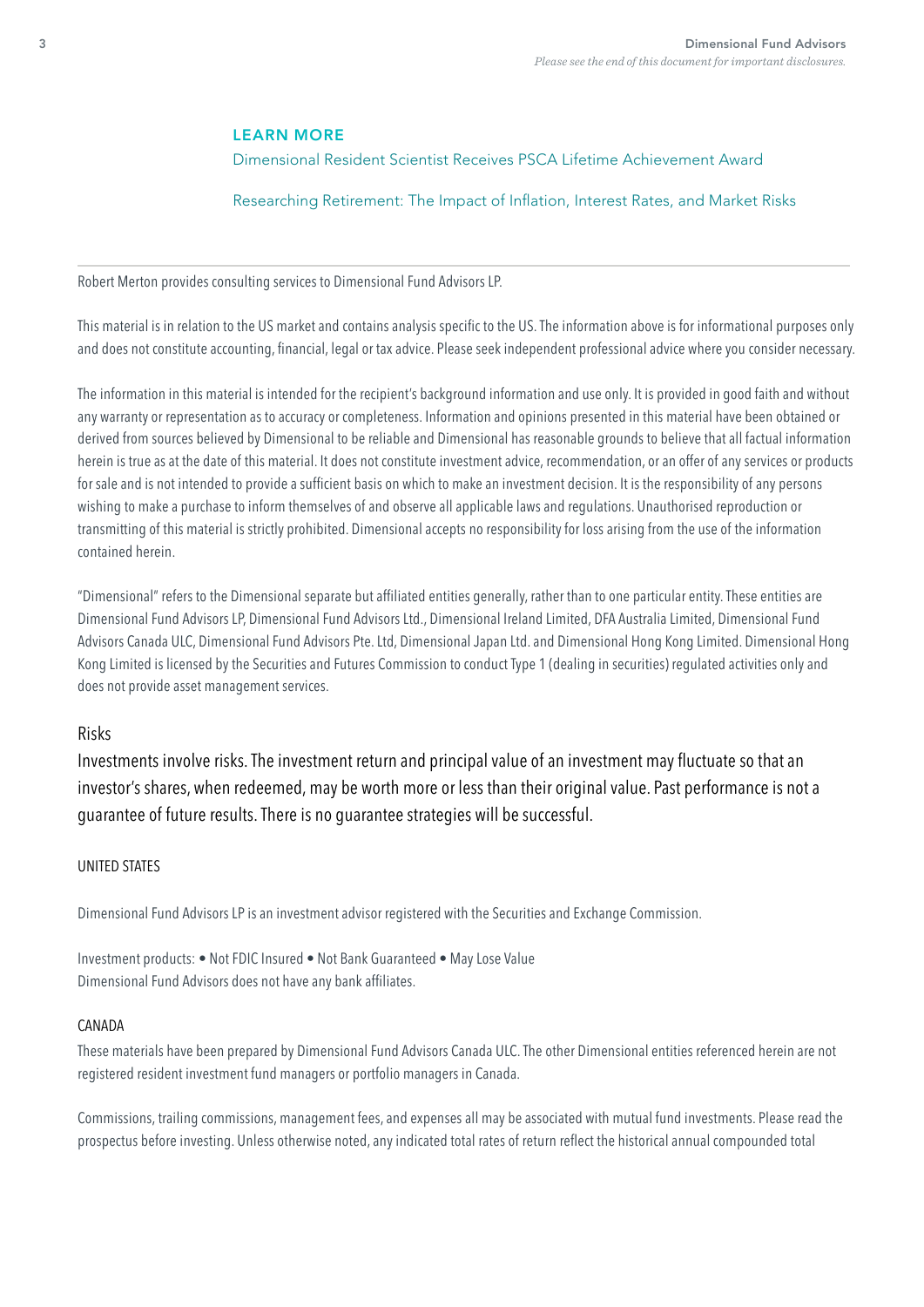returns including changes in share or unit value and reinvestment of all dividends or other distributions and do not take into account sales, redemption, distribution, or optional charges or income taxes payable by any security holder that would have reduced returns. Mutual funds are not guaranteed, their values change frequently, and past performance may not be repeated.

#### AUSTRALIA and NEW ZEALAND

This material is issued by DFA Australia Limited (AFS License No. 238093, ABN 46 065 937 671). This material is provided for information only. No account has been taken of the objectives, fnancial situation or needs of any particular person. Accordingly, to the extent this material constitutes general fnancial product advice, investors should, before acting on the advice, consider the appropriateness of the advice, having regard to the investor's objectives, fnancial situation and needs. Investors should also consider the Product Disclosure Statement (PDS) and the target market determination (TMD) that has been made for each fnancial product either issued or distributed by DFA Australia Limited prior to acquiring or continuing to hold any investment. Go to [au.dimensional.com/funds](https://au.dimensional.com/funds) to access a copy of the PDS or the relevant TMD. Any opinions expressed in this material refect our judgement at the date of publication and are subject to change.

#### WHERE ISSUED BY DIMENSIONAL IRELAND LIMITED

Issued by Dimensional Ireland Limited (Dimensional Ireland), with registered offce 10 Earlsfort Terrace, Dublin 2, D02 T380, Ireland. Dimensional Ireland is regulated by the Central Bank of Ireland (Registration No. C185067).

Dimensional Ireland does not give fnancial advice. You are responsible for deciding whether an investment is suitable for your personal circumstances, and we recommend that a fnancial adviser helps you with that decision.

Dimensional Ireland issues information and materials in English and may also issue information and materials in certain other languages. The recipient's continued acceptance of information and materials from Dimensional Ireland will constitute the recipient's consent to be provided with such information and materials, where relevant, in more than one language.

## WHERE ISSUED BY DIMENSIONAL FUND ADVISORS LTD.

Issued by Dimensional Fund Advisors Ltd. (Dimensional UK), 20 Triton Street, Regent's Place, London, NW1 3BF. Dimensional UK is authorised and regulated by the Financial Conduct Authority (FCA) - Firm Reference No. 150100.

Dimensional UK does not give fnancial advice. You are responsible for deciding whether an investment is suitable for your personal circumstances, and we recommend that a fnancial adviser helps you with that decision.

Dimensional UK issues information and materials in English and may also issue information and materials in certain other languages. The recipient's continued acceptance of information and materials from Dimensional UK will constitute the recipient's consent to be provided with such information and materials, where relevant, in more than one language.

NOTICE TO INVESTORS IN SWITZERLAND: This is advertising material.

#### JAPAN

## For Institutional Investors and Registered Financial Instruments Intermediary Service Providers.

This material is deemed to be issued by Dimensional Japan Ltd., which is regulated by the Financial Services Agency of Japan and is registered as a Financial Instruments Firm conducting Investment Management Business and Investment Advisory and Agency Business.

Dimensional Japan Ltd. Director of Kanto Local Finance Bureau (FIBO) No. 2683 Membership: Japan Investment Advisers Association